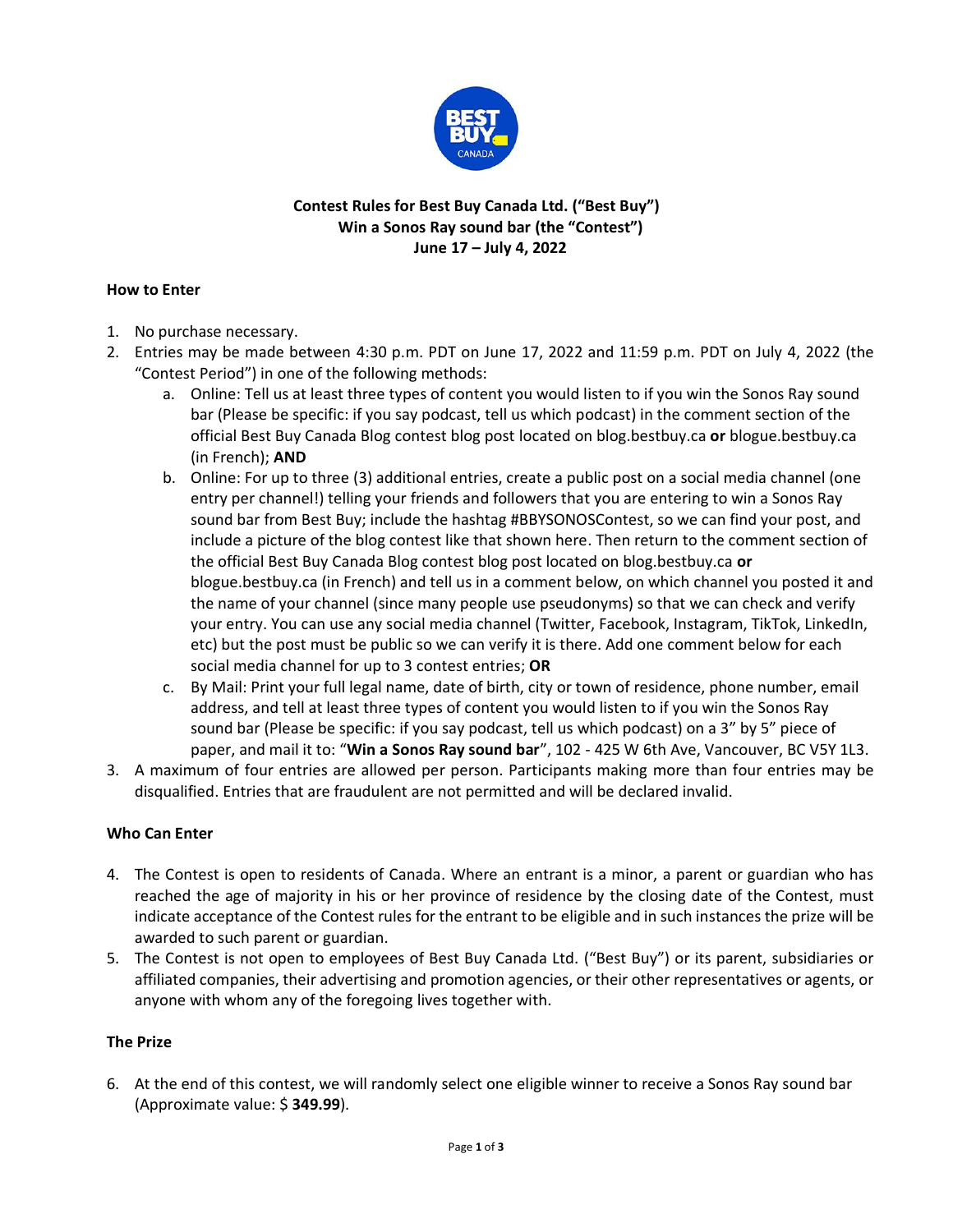- 7. The prizes are to be administered by Best Buy. All of the above prize details are subject to change without notice at Best Buy's sole discretion.
- 8. All other expenses not specified herein are the sole responsibility of the winner.
- 9. Prizes are subject to the following restrictions:
	- a. Each prize is non-transferable, non-exchangeable, not redeemable for cash and no component thereof is convertible to cash;
	- b. Each prize must be accepted as awarded and may not be sold; and
	- c. Best Buy reserves the right to substitute any of the prizes with a prize of equivalent retail value in the event the prizes are not reasonably available at their discretion.

#### **Contest Draw**

- 10. The contest will take place from June 17, 2022 at 4:30 p.m. PDT until July 4, 2022 at 11:59 p.m. PDT. The winner will be selected by random draw from all eligible entries submitted as provided in these Contest Rules. Draw will be made at 10:00 a.m. PDT on July 7, 2022 at Best Buy's office located at 102 - 425 W 6th Ave, Vancouver, BC V5Y 1L3.
- 11. Following the draw, the selected entrants will be contacted in a response to their contest entry.
- 12. In order to receive a prize, the selected entrants must:
	- a. respond to the prize notification email or telephone call within forty-eight (48) hours of transmission;
	- b. correctly answer, unaided, a time-limited, mathematical skill-testing question; and
	- c. sign and submit a declaration to Best Buy within 5 days of receipt of the Prize Acceptance and Acknowledgement Form stating that he/she:
		- i. has read, understands and complies with the Contest rules;
		- ii. releases and discharges Best Buy, Sonos, subsidiaries, affiliates, officers, directors, employees, and agents (collectively, the "Released Parties"); and
		- iii. consents to the announcement of the winner's name and the use by or on behalf of Best Buy of the winner's name, address, photograph, likeness, voice or statements, and/or use of winning room for advertising and promotional purposes without any further compensation to the winner.
- 13. If the prize winner fails to comply with any of the requirements set out in paragraph 12, their applicable prize will be automatically forfeited, and another entrant will be selected by random draw.
- 14. The chances of winning a prize depend on the number of eligible entries received.

### **Consent to Personal Information Use and Disclosure**

- 15. By entering the Contest, participants consent to Best Buy's collection, use and disclosure of the personal information provided in Contest entries for the administration of the Contest and in aggregated, nonpersonal form in order to create reports regarding Contest entrant demographics and consumer habits, which reports Best Buy's may disclose to others.
- 16. Participants who indicate on their entry form that they wish to receive Best Buy's e-newsletter further consent to the collection, use, and disclosure of their personal information (including their email address) by Best Buy for the purpose of providing the e-newsletter. Signing-up for the e-newsletter will not affect the odds of winning.

#### **Disclaimer and Liability Exclusion**